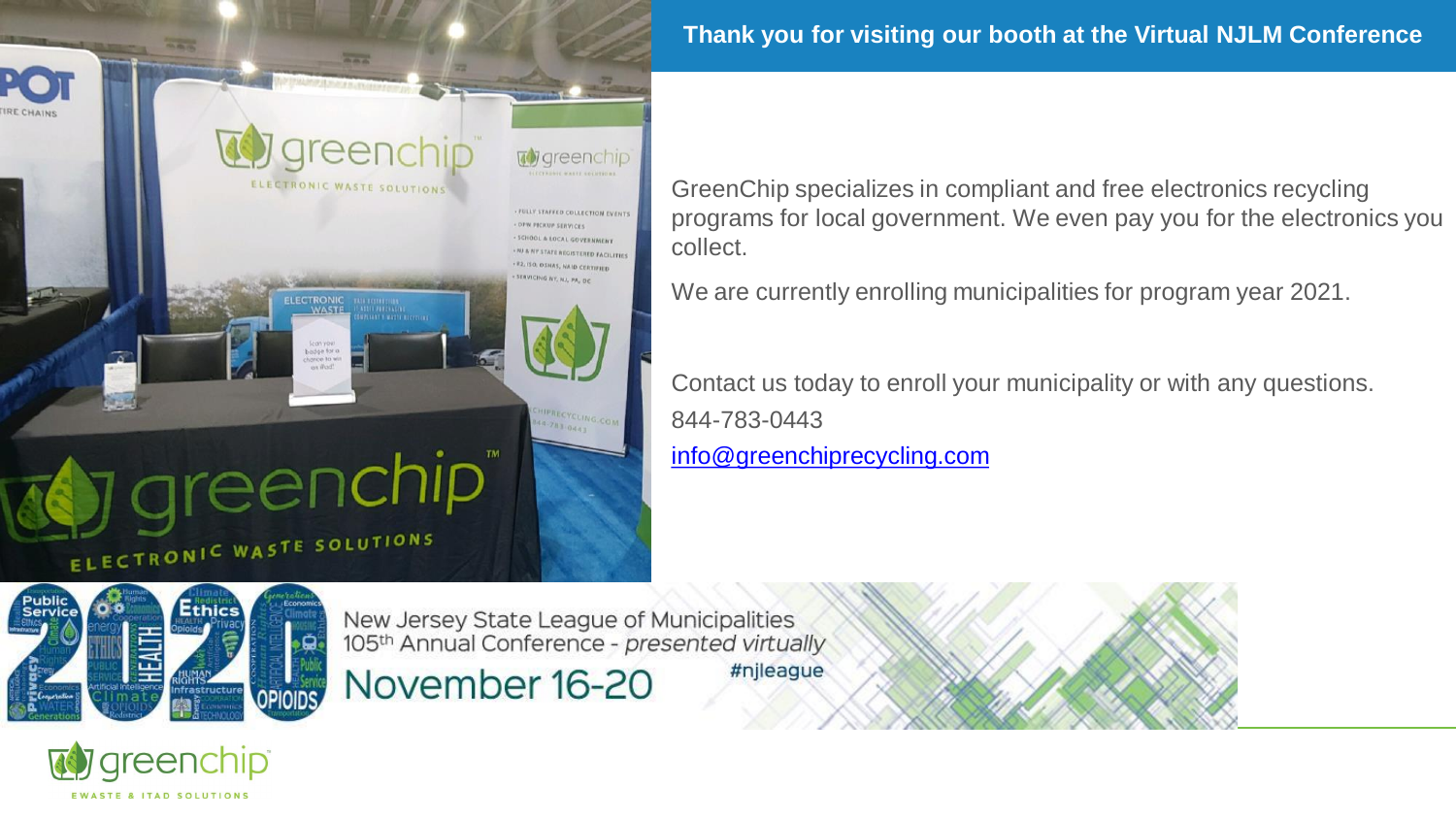### **GREENCHIP** RESPONSIBLE MUNICIPAL E-WASTE SOLUTIONS



Lee Srokosz Lead Account Executive [Lee@greenchiprecycling.com](mailto:Lee@greenchiprecycling.com) (844) 783-0443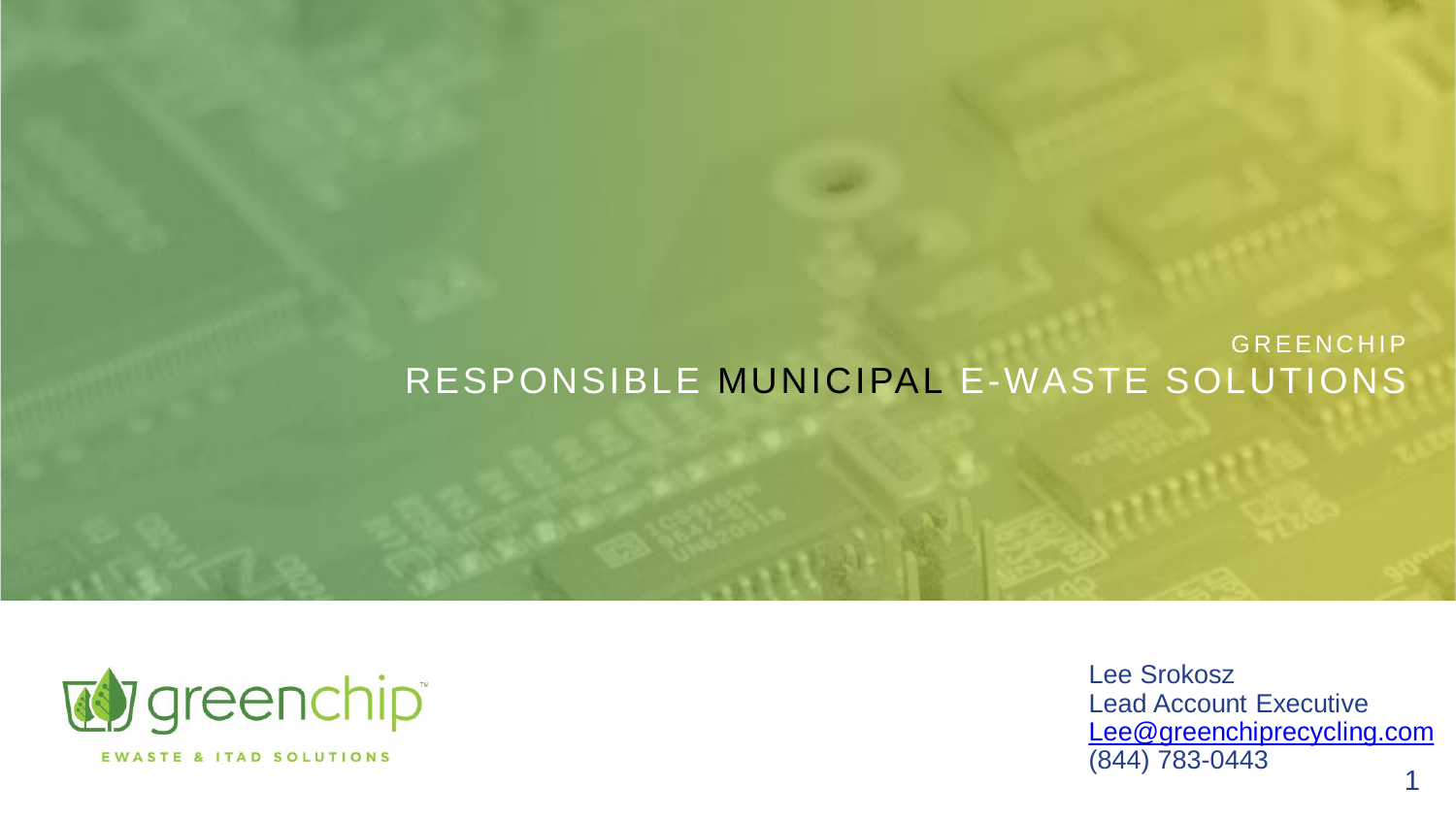#### **NJ DEP Authorized Electronics Recycler**

– AR Number 758759

#### **NY DEC Registered Electronics Recycler**

– Numbers 00743

#### **New York City headquarters that coordinate our operations nationally**

– 25,000 sq ft in Greenpoint, Brooklyn

### **State of the Art Mid-Atlantic Shredding Facility**

– 60,000 sq ft in Fredericksburg, VA – opened summer 2020

### **Certifications include:**

- R2 The premier global environmental, worker health and safety standard for the electronics refurbishing and recycling industry
- ISO 14001– Internationally recognized environmental management system
- ISO 45001– Internationally recognized occupational health and safety management system
- NAID AAA verifies secure data destruction companies' services' compliance with all known data protection laws 2000 and 2000 and 2000 and 2000 and 2000 and 2000 and 2000 and 2000  $\sigma$



#### **FWASTE & ITAD SOLUTIONS**

**Facilities**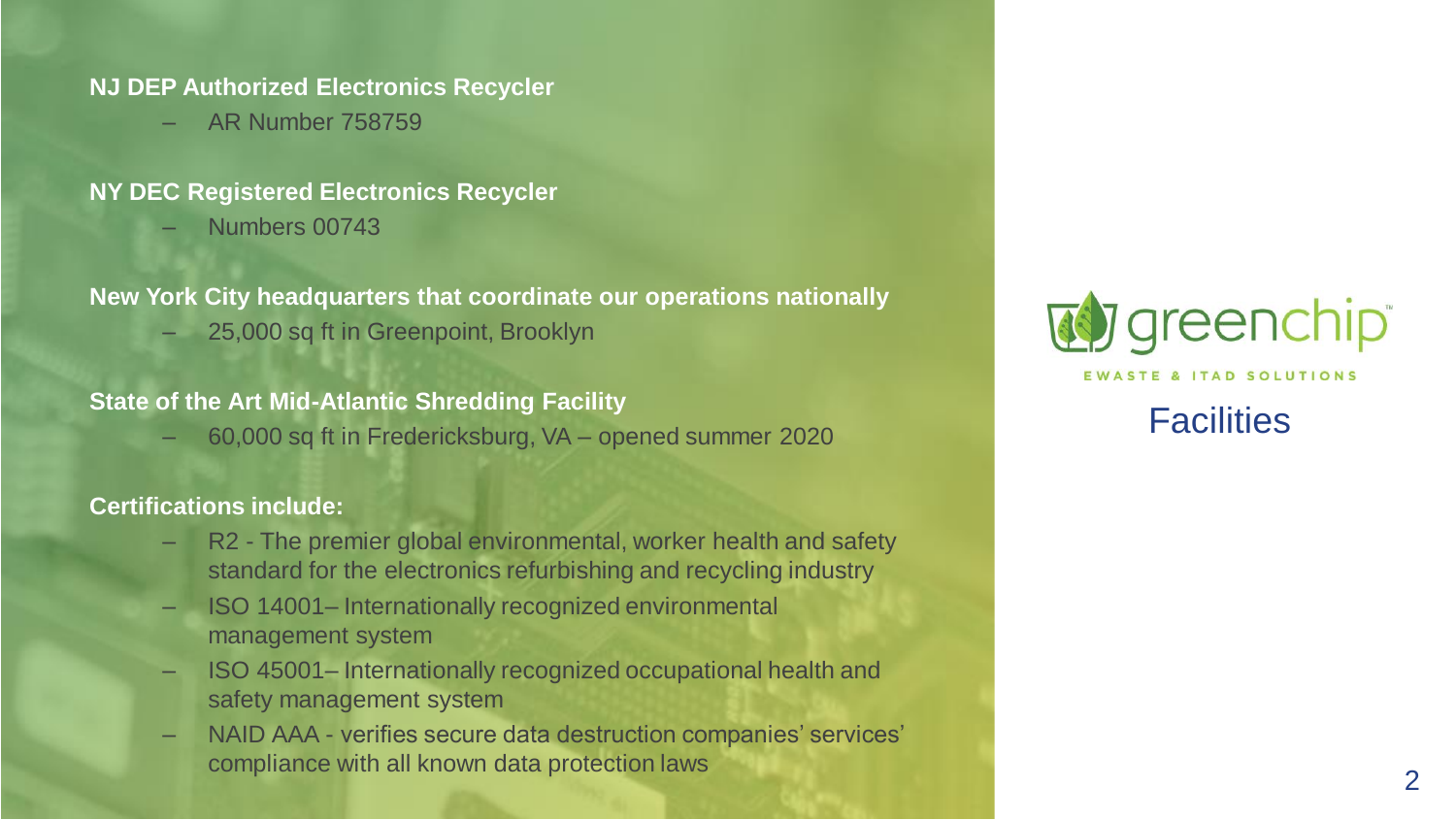### **ELECTRONIC WASTE RECYCLING**

### **MUNICIPAL PROGRAMS**

### **DPW Pickup Services**

- o No Charges or Hidden Fees
- o Pallets, Boxes and all packaging supplies included
- o Pickup as needed or on set schedule
- o All CEDs accepted
- o Fast and convenient schedule
- o Organized and fast reporting

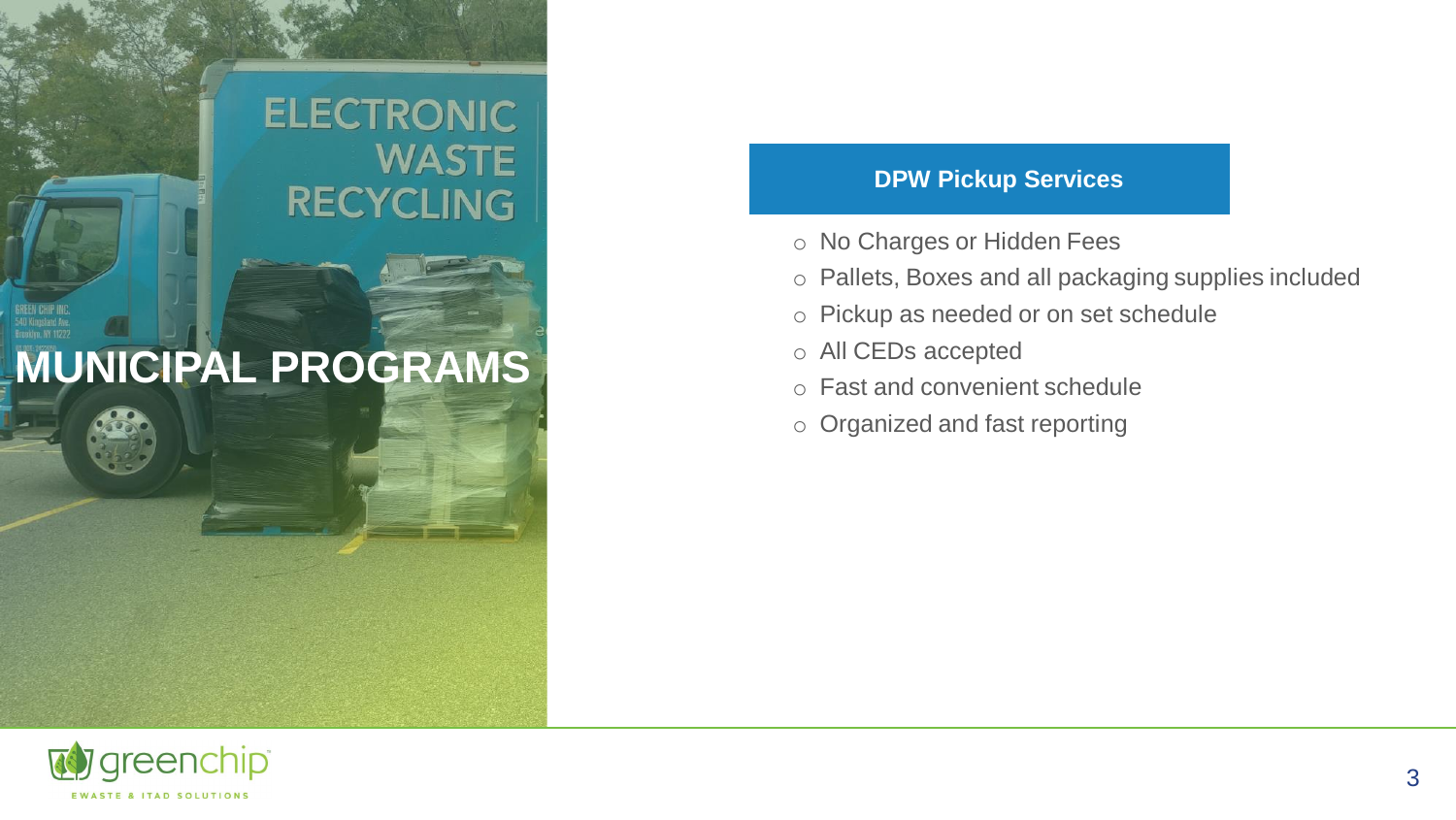

### **For your town or County**

- o Fully staffed by GreenChip Employees
- o Can open to neighboring towns or county to improve turnout
- o Great alternative to DPW pickups
- o Can combine with other events such as paper shredding
- o Available scheduling on Saturdays and Sundays, Spring through Fall 2021

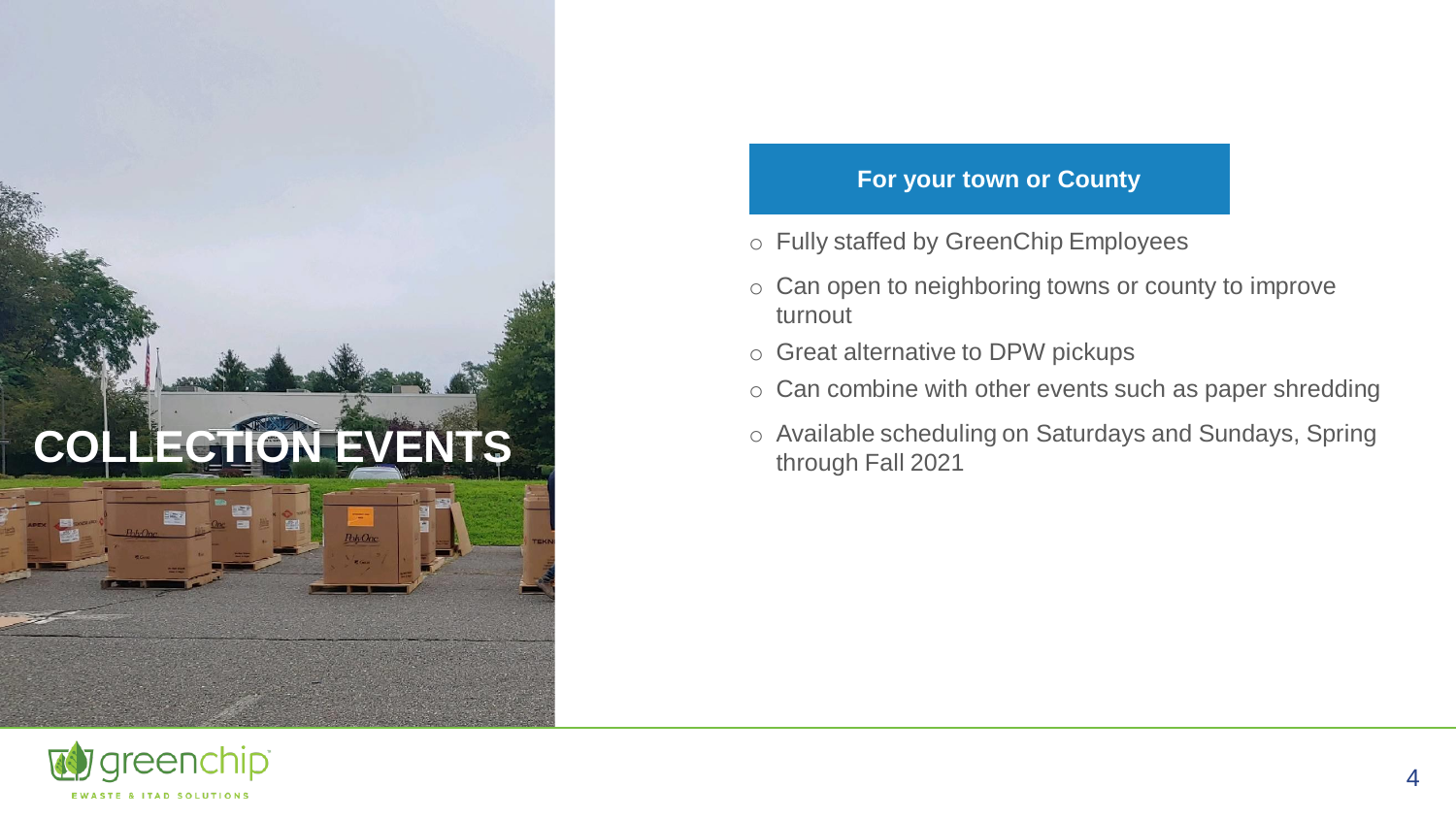## **COMPLIANT ELECTRONICS RECYCLING**

### **Eliminating Environmental Liability**

- o R2, ISO 14001, OHSAS 18001 Certified
- o True In-house Recycling and Demanufacturing
- o Recycle for OEMs
- o Transparent Audited Downstream
- o Maintain Council of the Oldest Environmental Law Firm in the country
- o Complete Documented Chain of Custody
- o No Landfill Policy, No Export non OECD Countries
- o Certificates of Recycling
- o Retain Environmental Liability Insurance

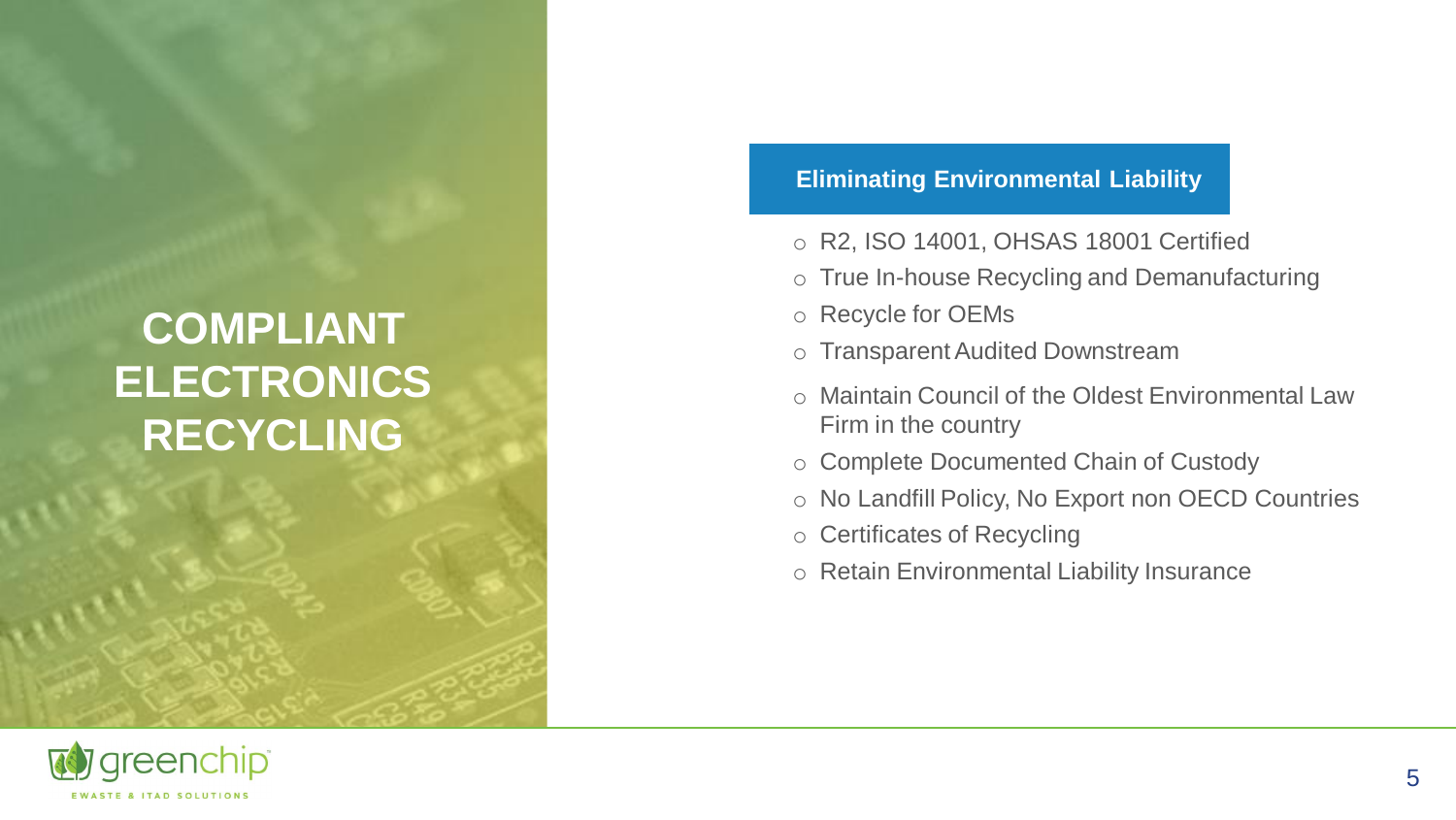



#### **Protecting your Citizens**

- o Hard Drive Shredding
- o Certified data destruction
- o Data Liability Insurance
- o Adhere to National Institute of Standards and Technology (NIST 800-88) and Department of Defense (DOD 5220.22-m)

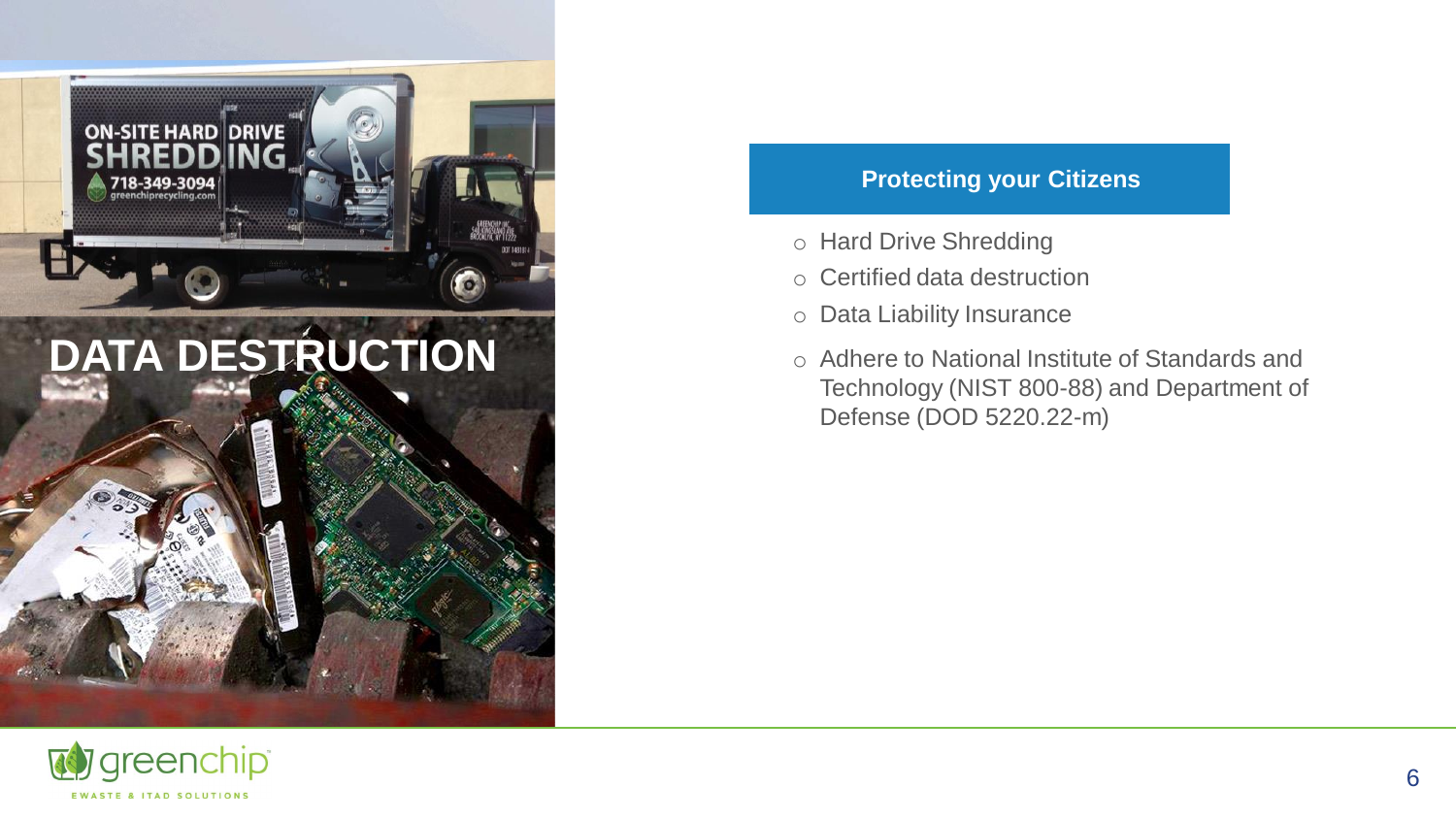## **PAYMENT FOR CEDS**



| Turn your e-waste into revenue |                    |  |  |  |  |  |
|--------------------------------|--------------------|--|--|--|--|--|
| <b>Material</b>                | <b>Price</b>       |  |  |  |  |  |
| <b>PC Towers</b>               | Pay \$0.20 per lb  |  |  |  |  |  |
| Laptops                        | Pay \$0.50 per lb  |  |  |  |  |  |
| <b>CRTs &amp; Televisions</b>  | Pay \$0.015 per lb |  |  |  |  |  |
| <b>Printers</b>                | Pay \$0.02 per lb  |  |  |  |  |  |

\*Prices based off current market conditions, prices may go up or down marginally

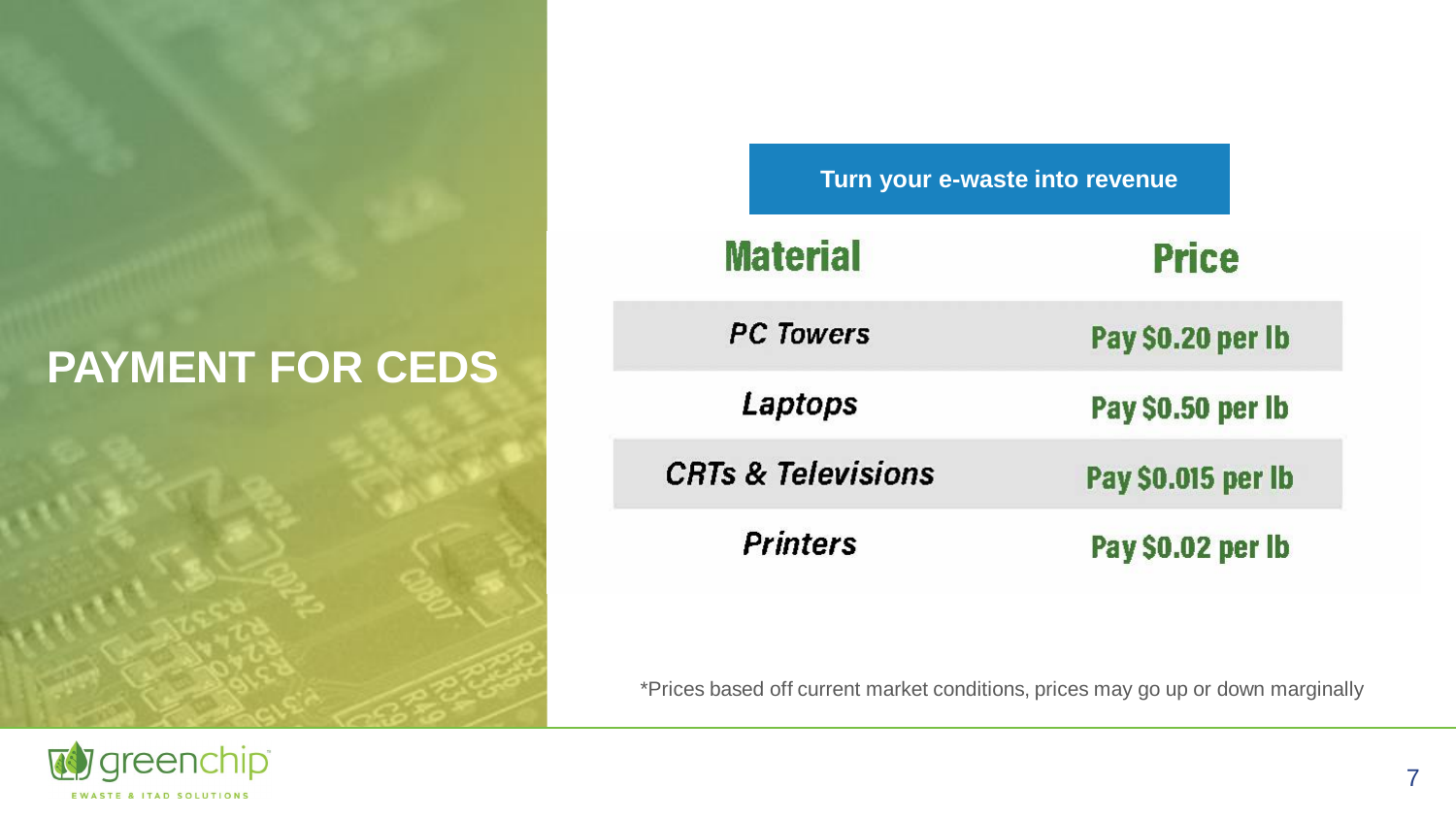### **CERTIFICATE OF RECYCLING SAMPLE**



### **Certificate of Recycling**

| Date of Delivery:      | 08/14/2019                          |                   | BOL#:        | BOL-000014513<br>N/A                                                                      |            |  |  |
|------------------------|-------------------------------------|-------------------|--------------|-------------------------------------------------------------------------------------------|------------|--|--|
| <b>Order Number:</b>   | O-14513                             |                   | PO#:         |                                                                                           |            |  |  |
| <b>Invoice Number:</b> | <b>N/A</b>                          |                   |              |                                                                                           | <b>N/A</b> |  |  |
| Sample<br>Generator    |                                     |                   | Facility:    | Green Chip Electronic Waste<br><b>Solutions</b><br>19-36 38th street<br>Astoria, NY 11105 |            |  |  |
| Unit Of Measure: Ibs   |                                     |                   |              |                                                                                           |            |  |  |
|                        | <b>Summary of Material Received</b> |                   |              |                                                                                           |            |  |  |
| Count                  | Commodity                           | <b>Unit Count</b> | <b>Gross</b> | Tare                                                                                      | <b>Net</b> |  |  |
| 5                      | CRT TV: NJ                          | 4                 | 2488.00      | 222.00                                                                                    | 2266.00    |  |  |
| $\overline{4}$         | Non CRT TV: NJ                      |                   | 2341.00      | 152.00                                                                                    | 2189.00    |  |  |
| $\overline{2}$         | PC Tower A: NJ                      |                   | 1136,00      | 45.00                                                                                     | 1091.00    |  |  |
| $\overline{2}$         | Printer: NJ                         | $\overline{2}$    | 823.00       | 138.00                                                                                    | 685.00     |  |  |
| <b>Totals</b>          |                                     |                   |              |                                                                                           |            |  |  |

This document serves as certification that the material received on the above date will be recycled according to the terms set forth in the agreement between your company and Green Chip Recycling, and that all material operations and processes have been performed in accordance with federal, state and local regulations. This document also certifies that all data on storage devices has been destroyed. Certified data destruction constitutes either, sanitizing the storage device to National Institute of Standards and Technology (NIST Special Publication

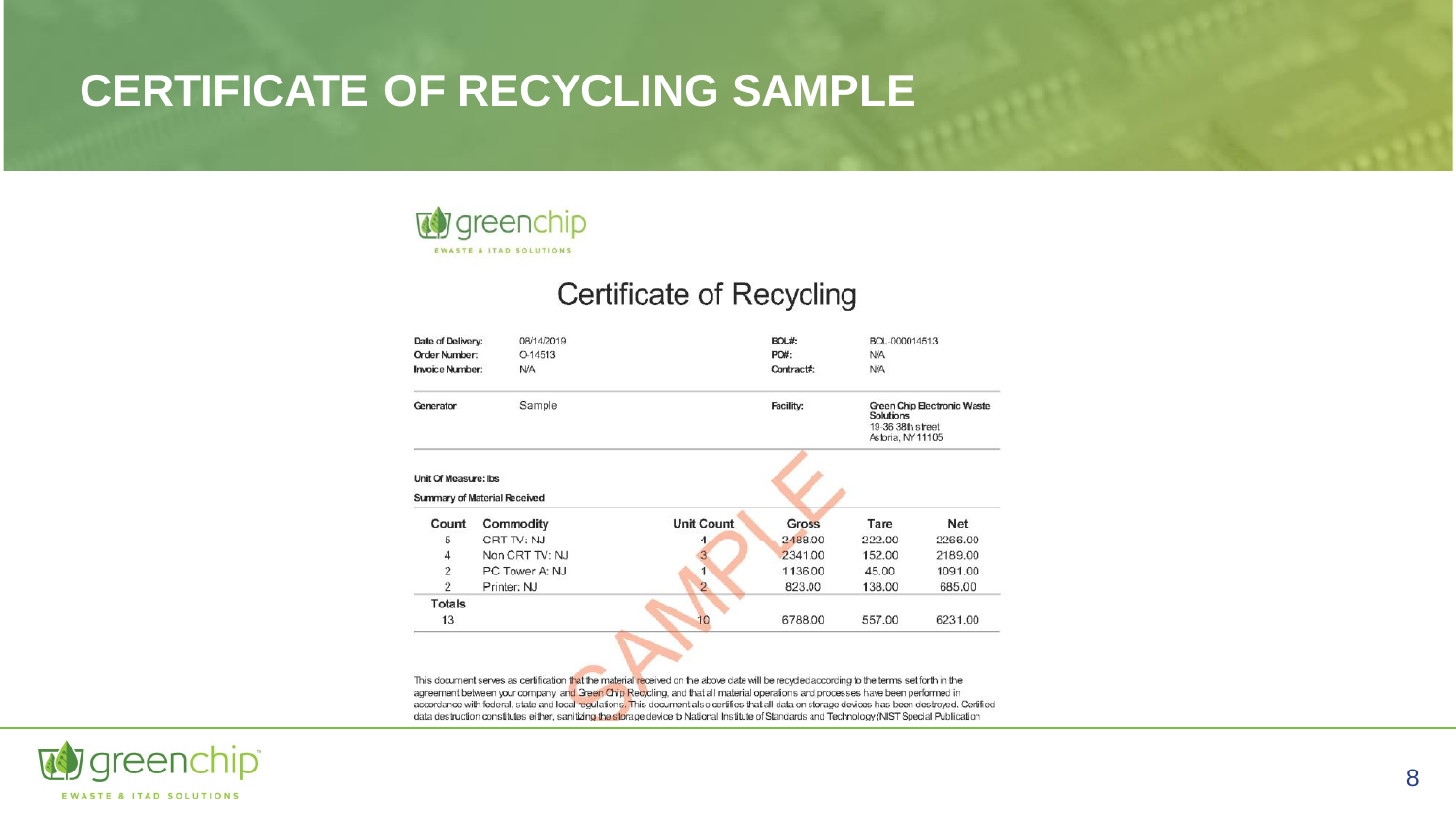### **DEP SEMIANNUAL REPORTING SAMPLE**

| Pickup Date | Name of AR<br>(processing facility<br>where transporter<br>drops off) | <b>AR Number</b> | <b>Collection Site</b><br>Operator | <b>Street Address</b><br>(Location of CED<br>drop off) | City or Town | Name of Primary<br>ractor<br>(who picks up material from<br>drop-off site) | Secondary<br>r/Subcontractor<br>(if applicable) | <b>CED Computers &amp;</b><br><b>Monitors</b><br>(lbs) | <b>CED TVs</b><br>$($ lbs $)$ | <b>CED Desktop</b><br>Printers and<br>Desktop Fax M/C<br>(lbs) | <b>Totals</b> |
|-------------|-----------------------------------------------------------------------|------------------|------------------------------------|--------------------------------------------------------|--------------|----------------------------------------------------------------------------|-------------------------------------------------|--------------------------------------------------------|-------------------------------|----------------------------------------------------------------|---------------|
| 1/12/2019   | GreenChip                                                             | 758759           | <b>SAMPLE DPW</b>                  | 123 Blue Street                                        | Anywhere NJ  | GreenChip                                                                  | N/A                                             | 10,553                                                 | 30,352                        | 16,445                                                         | 57,350        |
|             |                                                                       |                  |                                    |                                                        |              |                                                                            |                                                 |                                                        |                               |                                                                |               |
| 2/15/2019   | <b>Green Chip</b>                                                     | 758759           | <b>SAMPLE DPW</b>                  | 124 Blue Street                                        | Anywhere NJ  | GreenChip                                                                  | N/A                                             | 9,587                                                  | 25,897                        | 12,365                                                         | 47,849        |
| 4/18/2019   | GreenChip                                                             | 758759           | <b>SAMPLE DPW</b>                  | 125 Blue Street                                        | Anywhere NJ  | GreenChip                                                                  | N/A                                             | 11,256                                                 | 32,654                        | 14.892                                                         | 58,802        |
| 6/12/2019   | <b>Green Chip</b>                                                     | 758759           | <b>SAMPLE DPW</b>                  | 126 Blue Street                                        | Anywhere NJ  | GreenChip                                                                  | N/A                                             | 8,796                                                  | 36,982                        | 20,985                                                         | 66,763        |
|             |                                                                       |                  |                                    |                                                        |              |                                                                            |                                                 |                                                        |                               |                                                                |               |
|             |                                                                       |                  |                                    |                                                        | Totals:      | 40,192                                                                     | 125,885                                         | 64.687                                                 | 230,764                       |                                                                |               |

#### Semi Annual Report Totals CEDs, Reporting Period: January - June 2019